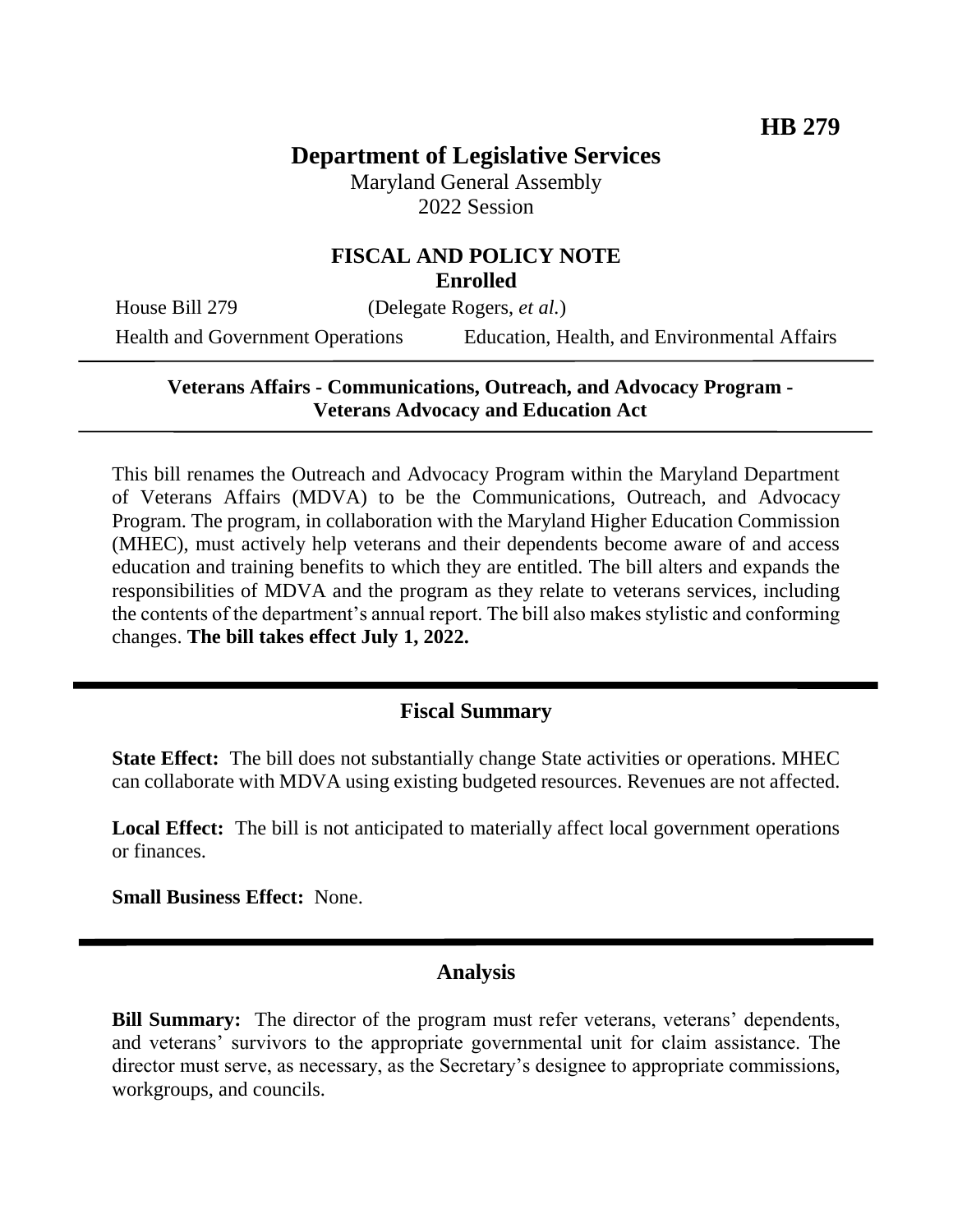The program must (1) manage the Maryland Veterans Service Animal Program and Fund; (2) coordinate the responsibilities of veterans' services specialists; and (3) manage specified communications mediums, customer service training, and intergovernmental relations.

MDVA must communicate welcome home information to veterans returning to the State.

The bill also alters the contents of the department's annual report to the Governor and the General Assembly by requiring the inclusion of information on the number of (1) public contacts made by the program; (2) veterans enrolled in the U.S. Veterans Health Administration; and (3) veterans receiving benefits. In addition, the annual report must include a status of the accomplishments for, efficacy of, efficiency of, and level of resources available for communications, outreach, and advocacy; the Maryland Veterans Service Animal Program and Fund; and veterans' services specialists.

**Current Law:** Chapter 290 of 2006 established the Outreach and Advocacy Program within MDVA. The program ensures veterans are informed of available federal and State services, benefits, and assistance and brings issues related to veterans' needs to the attention of the Governor and the General Assembly. The program must help veterans and their dependents access specified benefits. The director of the program (who is appointed by the Secretary of Veterans Affairs) must develop mechanisms for outreach, and MDVA must develop and maintain a database of Maryland veterans.

The Secretary of Veterans Affairs must report annually by December 31 to the Governor and the General Assembly on, among other things, the outreach and advocacy program, the benefits that have been requested and received by veterans and their families, the status of various veterans programs, and the estimated impact of the current military actions on the needs of veterans in the future.

Chapter 416 of 2017 established the Maryland Veterans Service Animal Program and Fund. The program is designed to refer eligible veterans to selected nonprofit training organizations to be paired with "service dogs" or "support dogs" and facilitate their training. MDVA must select at least one nonprofit training entity that meets specified qualifications to carry out elements of the program. Chapter 465 of 2019 expanded the program to include nonprofit training entities that use trained therapy horses for interaction with veterans. Revenue from the fund may be used only to pay a nonprofit training entity and for administrative costs of the program. Expenditures from the fund may be made only in accordance with the State budget.